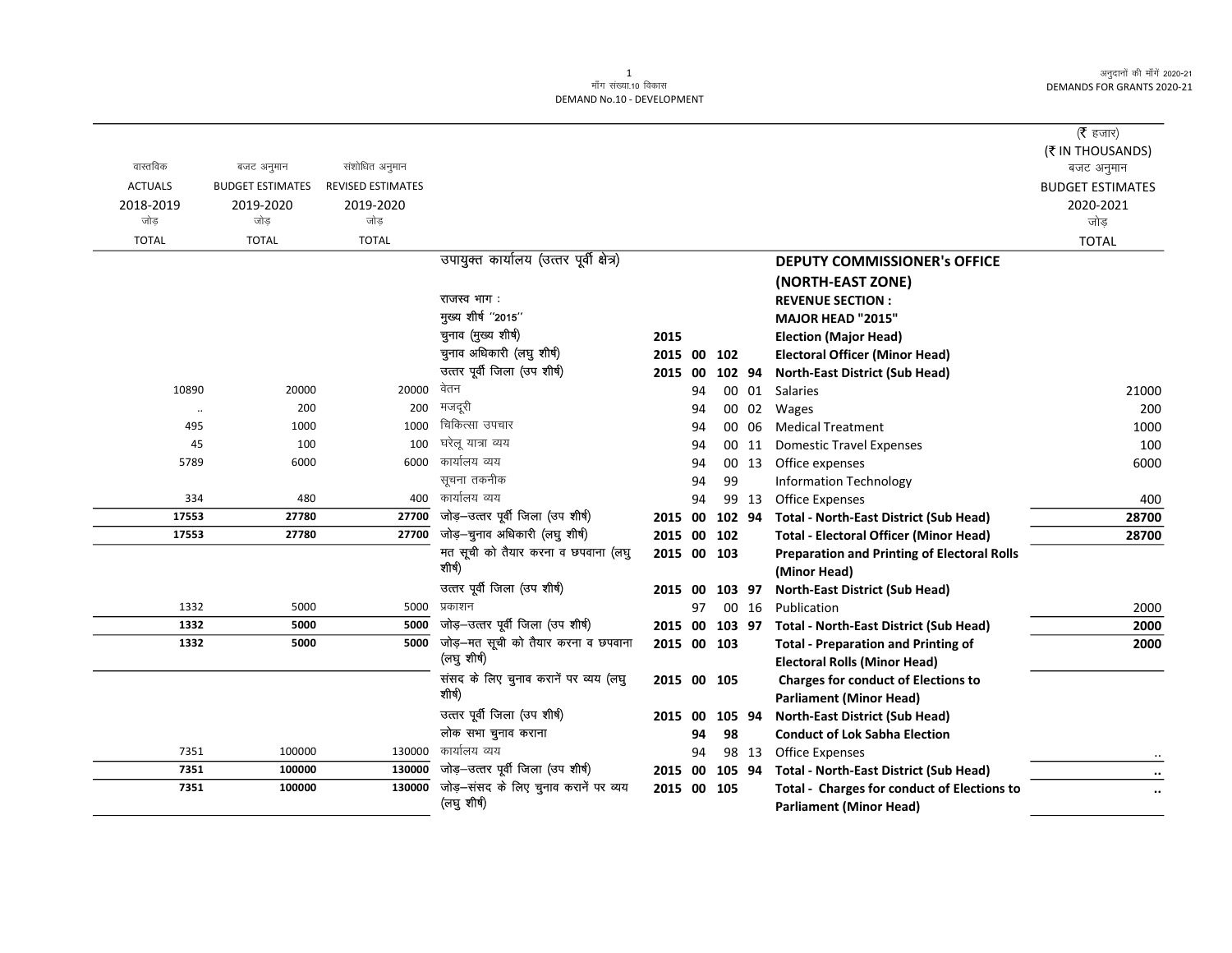$\overline{\phantom{0}}$ 

|                |                         |                          |                                            |             |    |                |       |                                                   | ( $\bar{\tau}$ हजार)<br>(₹ IN THOUSANDS) |
|----------------|-------------------------|--------------------------|--------------------------------------------|-------------|----|----------------|-------|---------------------------------------------------|------------------------------------------|
| वास्तविक       | बजट अनुमान              | संशोधित अनुमान           |                                            |             |    |                |       |                                                   | बजट अनुमान                               |
| <b>ACTUALS</b> | <b>BUDGET ESTIMATES</b> | <b>REVISED ESTIMATES</b> |                                            |             |    |                |       |                                                   | <b>BUDGET ESTIMATES</b>                  |
| 2018-2019      | 2019-2020               | 2019-2020                |                                            |             |    |                |       |                                                   | 2020-2021                                |
| जोड            | जोड                     | जोड                      |                                            |             |    |                |       |                                                   | जोड़                                     |
| <b>TOTAL</b>   | <b>TOTAL</b>            | <b>TOTAL</b>             |                                            |             |    |                |       |                                                   | <b>TOTAL</b>                             |
|                |                         |                          | राज्य/संघ क्षेत्र के विधान मंडलों के चुनाव | 2015 00 106 |    |                |       | <b>Charges for conduct of Election to</b>         |                                          |
|                |                         |                          | कराने पर प्रभार (लघु शीर्ष)                |             |    |                |       | State/UT Legislature (Minor Head)                 |                                          |
|                |                         |                          | उत्तर पूर्वी जिला (उप शीर्ष)               | 2015 00     |    | 106 94         |       | <b>North-East District (Sub Head)</b>             |                                          |
|                |                         |                          | चुनावों पर व्यय                            |             | 94 | 98             |       | Expenses on election                              |                                          |
| 7711           | 80000                   | 100000                   | कार्यालय व्यय                              |             | 94 |                | 98 13 | <b>Office Expenses</b>                            |                                          |
| 7711           | 80000                   | 100000                   | जोड़-उत्तर पूर्वी जिला (उप शीर्ष)          |             |    | 2015 00 106 94 |       | <b>Total - North-East District (Sub Head)</b>     |                                          |
| 7711           | 80000                   | 100000                   | जोड़-राज्य/संघ क्षेत्र के विधान मंडलों के  |             |    | 2015 00 106    |       | <b>Total - Charges for conduct of Election to</b> |                                          |
|                |                         |                          | चुनाव कराने पर प्रभार (लघु शीर्ष)          |             |    |                |       | State/UT Legislature (Minor Head)                 |                                          |
|                |                         |                          | मतदाताओं को पहचान पत्र जारी करना           |             |    | 2015 00 108    |       | Issue of Identity Cards to voters (Minor          |                                          |
|                |                         |                          | (लघु शीर्ष)                                |             |    |                |       | Head)                                             |                                          |
|                |                         |                          | उत्तर पूर्वी जिला (उप शीर्ष)               | 2015 00     |    | 108 92         |       | North-East District (Sub Head)                    |                                          |
| 17473          | 17500                   | 17500                    | कार्यालय व्यय                              |             | 92 |                | 00 13 | <b>Office Expenses</b>                            | 17500                                    |
| 2487           | 2500                    | 2500                     | अन्य प्रभार                                |             | 92 |                | 00 50 | <b>Other Charges</b>                              | 2500                                     |
| 19960          | 20000                   | 20000                    | जोड़-उत्तर पूर्वी जिला (उप शीर्ष)          |             |    | 2015 00 108 92 |       | <b>Total - North-East District (Sub Head)</b>     | 20000                                    |
| 19960          | 20000                   | 20000                    | जोड़-मतदाताओं को पहचान पत्र जारी           |             |    | 2015 00 108    |       | Total - Issue of Identity Cards to voters         | 20000                                    |
|                |                         |                          | करना (लघु शीर्ष)                           |             |    |                |       | (Minor Head)                                      |                                          |
| 53907          | 232780                  | 282700                   | जोड़-मुख्य शीर्ष "2015"                    | 2015        |    |                |       | <b>TOTAL - MAJOR HEAD"2015"</b>                   | 50700                                    |
|                |                         |                          | मुख्य शीर्ष "2029"                         |             |    |                |       | <b>MAJOR HEAD "2029"</b>                          |                                          |
|                |                         |                          | भूमि राजस्व (मुख्य शीर्ष)                  | 2029        |    |                |       | Land Revenue (Major Head)                         |                                          |
|                |                         |                          | अन्य व्यय (लघु शीर्ष)                      | 2029        | 00 | 800            |       | <b>Other Expenditure (Minor Head)</b>             |                                          |
|                |                         |                          | उत्तर पूर्वी क्षेत्र (उप शीर्ष)            | 2029        | 00 | 800 93         |       | North East Zone (Sub Head)                        |                                          |
|                |                         |                          | जोतदारी विधान<br>वेतन                      |             | 93 | 97             |       | <b>Tenancy legislature</b>                        |                                          |
| 1144           | 2000                    | 1030                     | चिकित्सा उपचार                             |             | 93 |                | 97 01 | Salaries                                          | 1530                                     |
| 59<br>1203     | 70<br>2070              | 70<br>1100               | जोड़-उत्तर पूर्वी क्षेत्र (उप शीर्ष)       |             | 93 | 97             | 06    | <b>Medical Treatment</b>                          | 70                                       |
| 1203           | 2070                    | 1100                     | जोड़-अन्य व्यय (लघु शीर्ष)                 | 2029        | 00 |                |       | 800 93 Total - North East Zone (Sub Head)         | 1600                                     |
|                |                         |                          |                                            |             |    | 2029 00 800    |       | <b>Total - Other Expenditure (Minor Head)</b>     | 1600                                     |
| 1203           | 2070                    | 1100                     | जोड़-मुख्य शीर्ष "2029"                    | 2029        |    |                |       | <b>TOTAL - MAJOR HEAD"2029"</b>                   | 1600                                     |
|                |                         |                          | मुख्य शीर्ष "2030"                         |             |    |                |       | <b>MAJOR HEAD "2030"</b>                          |                                          |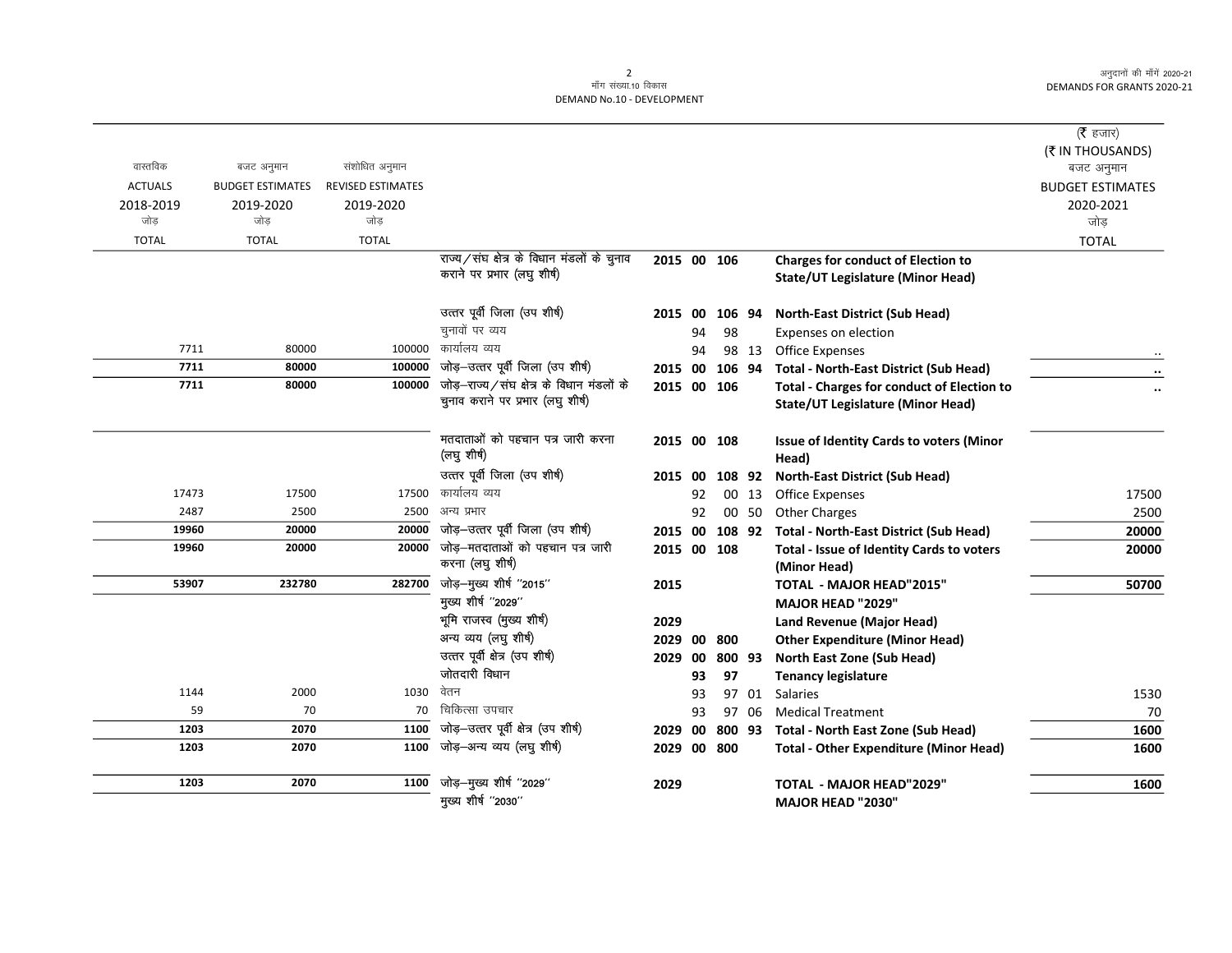|                      |                         |                          |                                      |             |    |        |       |                                                   | ( <b>रै</b> हजार)       |
|----------------------|-------------------------|--------------------------|--------------------------------------|-------------|----|--------|-------|---------------------------------------------------|-------------------------|
|                      |                         |                          |                                      |             |    |        |       |                                                   | (₹ IN THOUSANDS)        |
| वास्तविक             | बजट अनुमान              | संशोधित अनुमान           |                                      |             |    |        |       |                                                   | बजट अनुमान              |
| <b>ACTUALS</b>       | <b>BUDGET ESTIMATES</b> | <b>REVISED ESTIMATES</b> |                                      |             |    |        |       |                                                   | <b>BUDGET ESTIMATES</b> |
| 2018-2019            | 2019-2020               | 2019-2020                |                                      |             |    |        |       |                                                   | 2020-2021               |
| जोड                  | जोड                     | जोड                      |                                      |             |    |        |       |                                                   | जोड                     |
| <b>TOTAL</b>         | <b>TOTAL</b>            | <b>TOTAL</b>             |                                      |             |    |        |       |                                                   | <b>TOTAL</b>            |
|                      |                         |                          | स्टाम्प और पंजीकरण (मुख्य शीर्ष)     | 2030        |    |        |       | <b>Stamps and Registration (Major Head)</b>       |                         |
|                      |                         |                          | पंजीकरण (उप मुख्य शीर्ष)             | 2030 03     |    |        |       | <b>Registration (Sub Major Head)</b>              |                         |
|                      |                         |                          | निर्देशन और प्रकाशन (लघु शीर्ष)      | 2030 03 001 |    |        |       | Direction & Admn. (Minor Head)                    |                         |
|                      |                         |                          | उत्तर पूर्वी क्षेत्र (उप शीर्ष)      | 2030 03     |    | 001 95 |       | North East Zone (Sub Head)                        |                         |
| 1500                 | 2000                    | 1200                     | वेतन                                 |             | 95 |        | 00 01 | <b>Salaries</b>                                   | 1500                    |
| 199                  | 200                     | 200                      | चिकित्सा उपचार                       |             | 95 |        | 00 06 | <b>Medical Treatment</b>                          | 200                     |
| 1699                 | 2200                    | 1400                     | जोड़-उत्तर पूर्वी क्षेत्र (उप शीर्ष) | 2030 03     |    | 001 95 |       | <b>Total - North East Zone (Sub Head)</b>         | 1700                    |
| 1699                 | 2200                    | 1400                     | जोड़-निर्देशन और प्रशासन (लघु शीर्ष) | 2030 03 001 |    |        |       | <b>Total - Direction &amp; Admn. (Minor Head)</b> | 1700                    |
| 1699                 | 2200                    | 1400                     | जोड़-पंजीकरण (उप मुख्य शीर्ष)        | 2030 03     |    |        |       | <b>Total - Registration (Sub Major Head)</b>      | 1700                    |
| 1699                 | 2200                    | 1400                     | मुख्य शीर्ष "2030"                   | 2030        |    |        |       | TOTAL - MAJOR HEAD"2030"                          | 1700                    |
|                      |                         |                          | मुख्य शीर्ष "2053"                   |             |    |        |       | <b>MAJOR HEAD "2053"</b>                          |                         |
|                      |                         |                          | जिला प्रशासन (मुख्य शीर्ष)           | 2053        |    |        |       | <b>Distritct Administration (Major Head)</b>      |                         |
|                      |                         |                          | जिला स्थापना (लघु शीर्ष)             | 2053        | 00 | 093    |       | <b>District Estt. (Minor Head)</b>                |                         |
|                      |                         |                          | उत्तर पूर्वी क्षेत्र (उप शीर्ष)      | 2053 00     |    | 093 88 |       | North East Zone (Sub Head)                        |                         |
| 37809                | 50000                   | 41000                    | वेतन                                 |             | 88 |        | 00 01 | Salaries                                          | 50000                   |
| 2998                 | 7000                    | 7000                     | मजदूरी                               |             | 88 |        | 00 02 | Wages                                             | 7000                    |
| $\cdot$              | 50                      |                          | समयोपरि भत्ता                        |             | 88 |        | 00 03 | O.T.A.                                            |                         |
| 804                  | 1500                    | 1500                     | चिकित्सा उपचार                       |             | 88 |        | 00 06 | <b>Medical Treatment</b>                          | 1500                    |
| 441                  | 500                     | 500                      | घरेलू यात्रा व्यय                    |             | 88 |        | 00 11 | <b>Domestic Travel Expenses</b>                   | 500                     |
| 29555                | 24000                   | 31000                    | कार्यालय व्यय                        |             | 88 |        | 00 13 | <b>Office Expenses</b>                            | 26000                   |
| $\ddot{\phantom{0}}$ | 400                     |                          | विज्ञापन एवं प्रचार                  |             | 88 |        |       | 00 26 Advertisement & Publicity                   | $\ddotsc$               |
|                      |                         |                          | सूचना तकनीक                          |             | 88 | 99     |       | <b>Information Technology</b>                     |                         |
| 454                  | 500                     |                          | 500 कार्यालय व्यय                    |             | 88 |        | 99 13 | <b>Office Expenses</b>                            | 500                     |
| 72061                | 83950                   | 81500                    | जोड़-उत्तर पूर्वी क्षेत्र (उप शीर्ष) | 2053        | 00 | 093 88 |       | <b>Total - North East Zone (Sub Head)</b>         | 85500                   |
| 72061                | 83950                   | 81500                    | जोड़- जिला स्थापना (लघु शीर्ष)       | 2053 00     |    | 093    |       | <b>Total - District Estt. (Minor Head)</b>        | 85500                   |
|                      |                         |                          | अन्य स्थापना (लघु शीर्ष)             | 2053 00     |    | 094    |       | <b>Other Estt. (Minor Head)</b>                   |                         |
|                      |                         |                          | भूमि अधिग्रहण स्थापना (उप शीर्ष)     | 2053 00     |    | 094 87 |       | Land Acquisition Estt. (Sub Head)                 |                         |
|                      |                         |                          | उत्तर पूर्वी क्षेत्र                 |             | 87 | 98     |       | <b>North East Zone</b>                            |                         |
| 786                  | 800                     | 800                      | व्यावसायिक सेवायें                   |             | 87 |        | 98 28 | <b>Professional Services</b>                      | 800                     |
|                      |                         |                          | सूचना तकनीक                          |             | 87 | 99     |       | <b>Information Technology</b>                     |                         |